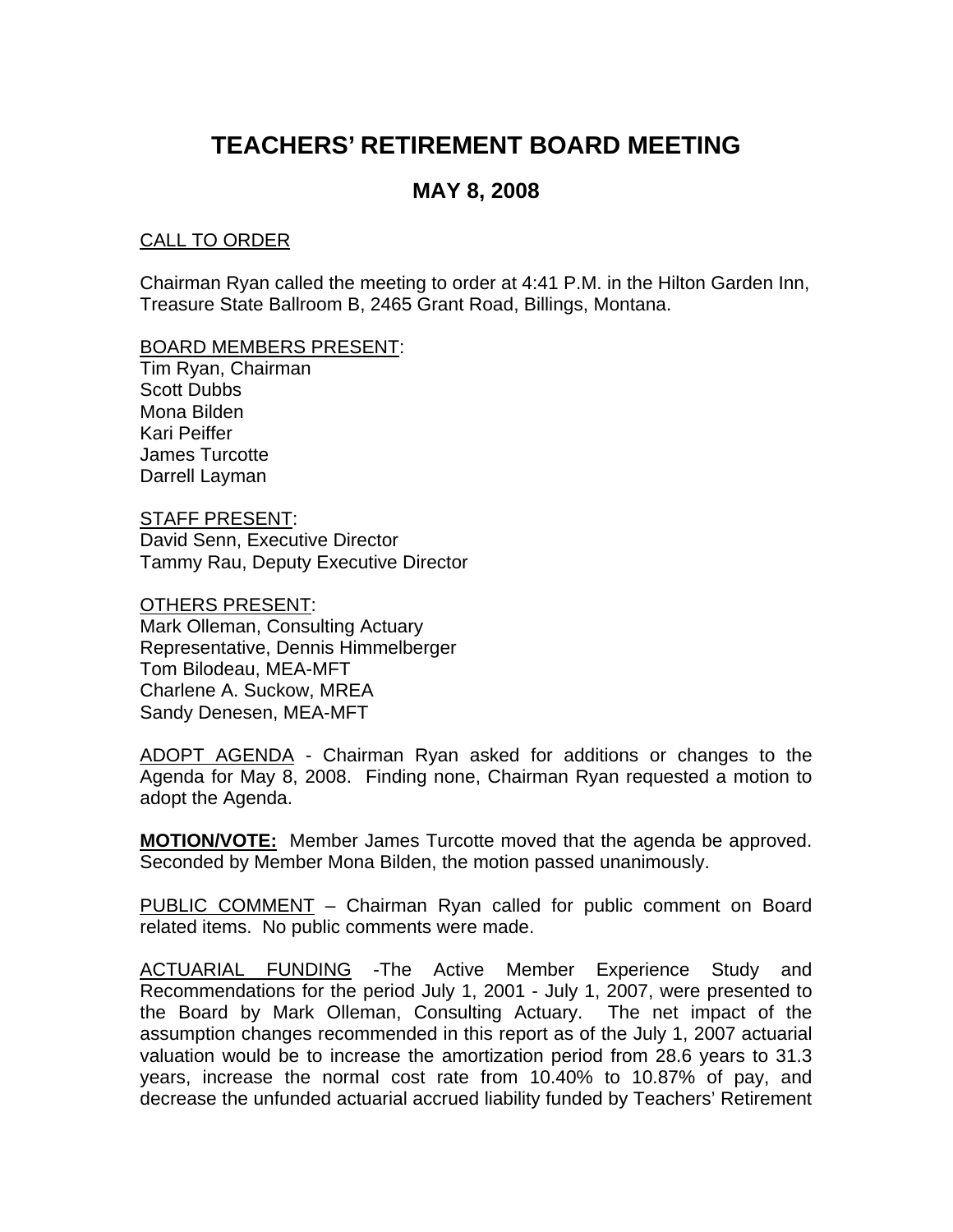Teachers' retirement Board Meeting May 8, 2008 2

System (TRS) contributions from \$758.9 million to \$756.1 million. Mr. Olleman recommended that starting in 2010 the Board study all assumptions at the same time, once every four years.

**MOTION/VOTE:** Mr. Scott Dubbs moved to accept the actuary recommendations. Seconded by Mr. Darrell Layman, the motion passed unanimously.

2009 LEGISLATION - Mr. Senn asked the Board to identify issues they wanted to address or that should be considered during the 2009 Legislative Session. He further commented the return to work issues TRS has been dealing with will not be solved with simple solutions, therefore, he asked the Board to appoint a legislative committee to work with staff and the TRS membership over the next several months. He informed the Board the TRS is required to have legislative drafts to the Budget Office by September 15, 2008.

The one caution from Mark Olleman, Consulting Actuary, was to keep any changes in return to work simple. Actuarial calculations can become individual specific and difficult to explain or understand, resulting in different results for each retiree returning to work. Mr. Senn shared that answers might be found in what other states have done to combat the same return to work issues.

FUNDING CONCERNS - Mr. Senn walked the Board through the draft 2009 Funding Proposal regarding the working retiree's recalculation of retirement benefits, splitting TRS/PERS positions, and retirement effective dates of May/June terminations.

#### TRS HOUSEKEEPING -

Mr. Senn reviewed the Board's proposed housekeeping legislation, which includes changes to comply with the Pension Protection Act of 2006, allow the rollover of TRS contributions to a Roth IRA, clarify the definitions of "actuarial equivalent" and "fixed" amounts as these terms are used in a Family Law Order, define full-time service to include alternative school calendars, and clarify that teachers and administrators employed by community colleges must be members of the TRS.

OTHER PROPOSALS - The MEA-MFT will pursue the 2.0% Professional Retirement Option (PRO). Under this proposal, effective July 1, 2011, TRS members who work 20 or more years and are age 55 or older when they retire will receive a benefit based on a 2.0% multiplier instead of the normal one and two thirds multiplier. The anticipated cost of the proposal is over 2.0% of salary.

PUBLIC COMMENT - Mr. Senn asked for comments and/or recommendations regarding legislation from members of the system and the public.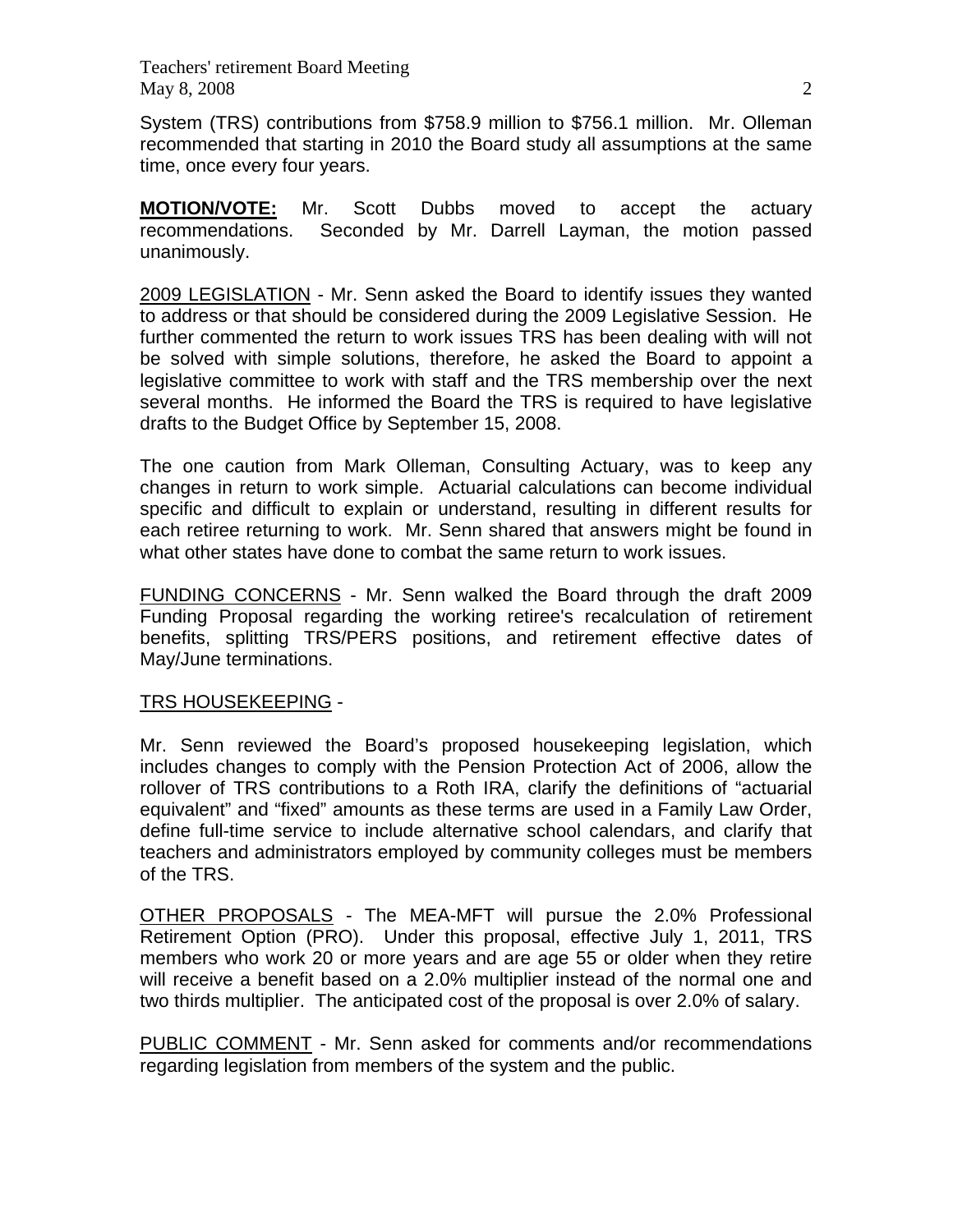Representative Dennis Himmelberger asked what type of retirement plan the TRS was looking at for new hires and what the status of that process was.

Mr. Senn responded the TRS has been involved in a number of focus group sessions and has had many discussions as well as participated in looking at different plans with constituents, the State Administration Veteran Affairs Committee, MEA-MFT, Montana School Board Association, School Administrators of Montana, and the Montana Rural Educators Administrators.

Mr. Senn worked with the School Administrators group and did some work on a plan design for them. The plan would create a new tier in the TRS for members hired after July 1, 2009. Instead of the current benefit of 25 years and out at any age, the new plan would require age 62 or a rule of 90. This means you would either have to be 62 with five years of service or the member's age plus service would have to equal 90 to be eligible for unreduced retirement benefits. The plan would be at the same equivalent cost as the current TRS plan, so there would be no change in contribution rates. It would result in a formula of about a 2% multiplier.

The other plan being considered was a Money Purchase Plan. This is an equivalent type cost plan and would calculate benefits based totally on contributions, investment earnings, and member's age. The longer the member waits to retire, the larger the benefit. For an individual hired under the current TRS plan at age 22 or someone hired under a money purchase plan at age 22, the break even point is about age 57. Under either plan, at age 57 they would receive about 58% to 59% of their final average salary. The real difference occurs at older ages. If this same person worked until age 65, under the current plan they would have a replacement ratio of about 72%. Under the money purchase plan it would be 94%.

Mr. Bilodeau, shared MEA-MFT recognized costs would roughly be 2% of payroll or approximately \$13 million per year for the new PRO proposal. As part of this bill, MEA-MFT is proposing the additional cost to the plan be fully funded by the State General Fund. They are asking for a 2% formula for anyone retiring with 30 or more years of creditable service.

Mr. Dubbs noted the PRO plan of the past had also been proposed as a solution to retention.

Mr. Bilodeau agreed that MEA-MFT has tied this proposal to the issues of attraction and retention.

Chairman, Tim Ryan added it seems common practice for school districts to use the TRS in order to hire or retain retired members, which adversely impacts the actuarial funding of the retirement fund, which then impacts all the members.